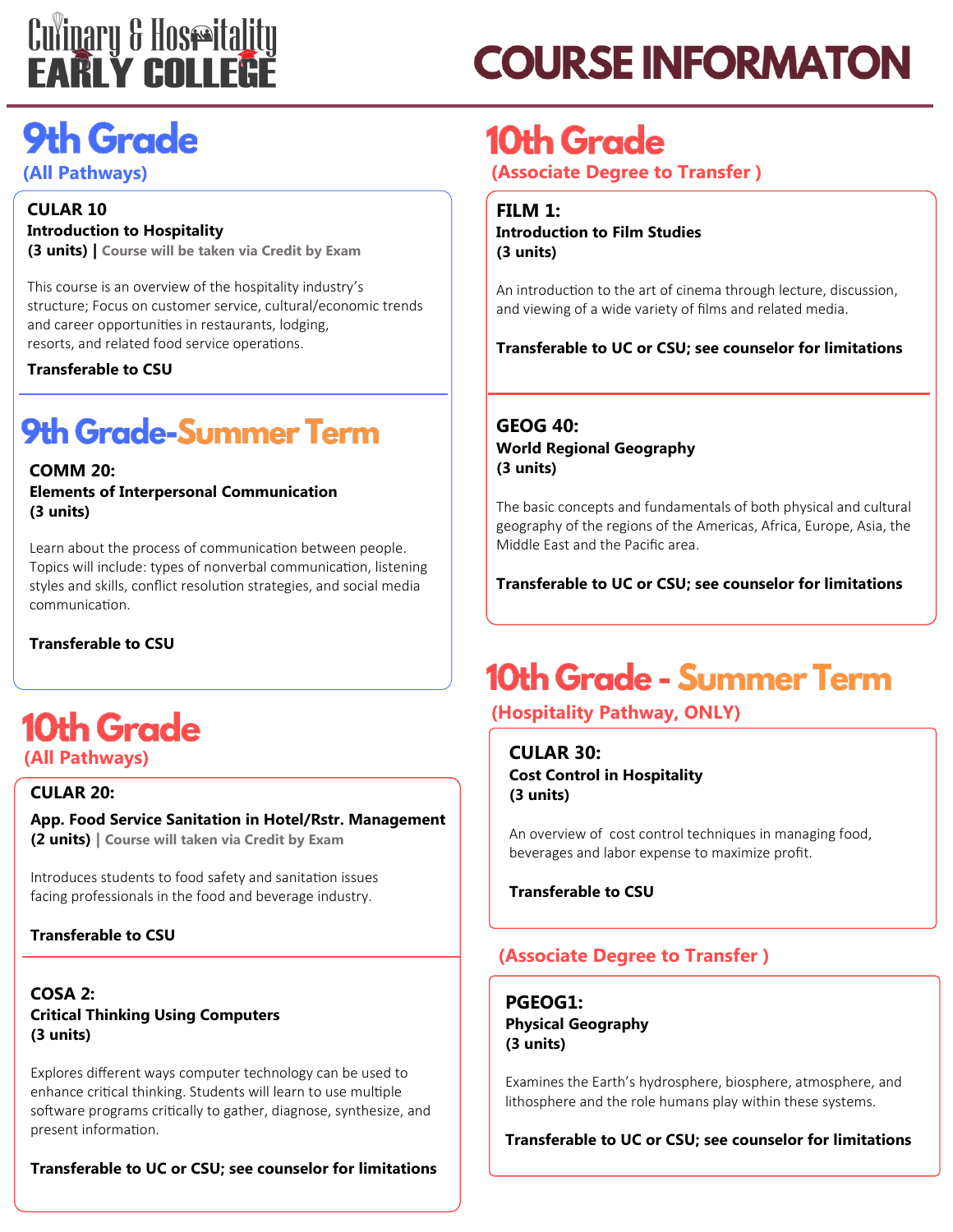

## **COURSE INFORMATON**

### **11th Grade (All Pathways)**

**CULAR 90: Intro to Culinary Skills and Principles (4 units)**

Hands-on course that covers the fundamental concepts, skills, and techniques involved in basic cooking.

**Transferable to CSU AS-T:**

**NUTR 20 Nutrition and Life (3 units)**

Introduction to the basic physical, psychological, social and biochemical principles related to human nutrition

**Transferable to UC or CSU; see counselor for limitations**

### **11th Grade (Culinary Pathway, ONLY)**

**CART 41: The Arts and Modern Man (3 units)**

Introduction to the creative arts. Students are required to view and attend an exhibit and live performance.

**Transferable to UC or CSU; see counselor for limitations**

### **(Associate Degree to Transfer )**

**HIST 11 Hist./Modern America (Reconstruction-Present) (3 units)**

A survey of major political, economic, social, diplomatic and intellectual trends and events in United States history from the end of Reconstruction (1877) to the present.

#### **Transferable to UC or CSU; see counselor for limitations**

**PGEOG 1: Physical Geography (3 units)** Examines the Earth's hydrosphere, biosphere, atmosphere, and lithosphere and the role humans play within these systems.

**Transferable to UC or CSU; see counselor for limitations**

## **11th Grade**

**(Associate Degree to Transfer )**

**CULAR 30: Control in Hospitality (3 units)**

See 10<sup>th</sup> grade description

**CART 41: The Arts and Modern Man (3 units)** 

Introduction to the creative arts. Students are required to view and attend an exhibit and live performance.

**Transferable to UC or CSU; see counselor for limitations**

### **11th Grade - Summer Term**

**ENGL 1: Reading and Composition (4 units)**

Students read and analyze college-level texts in order to write researched, thesis-based essays.

**Transferable to CSU**